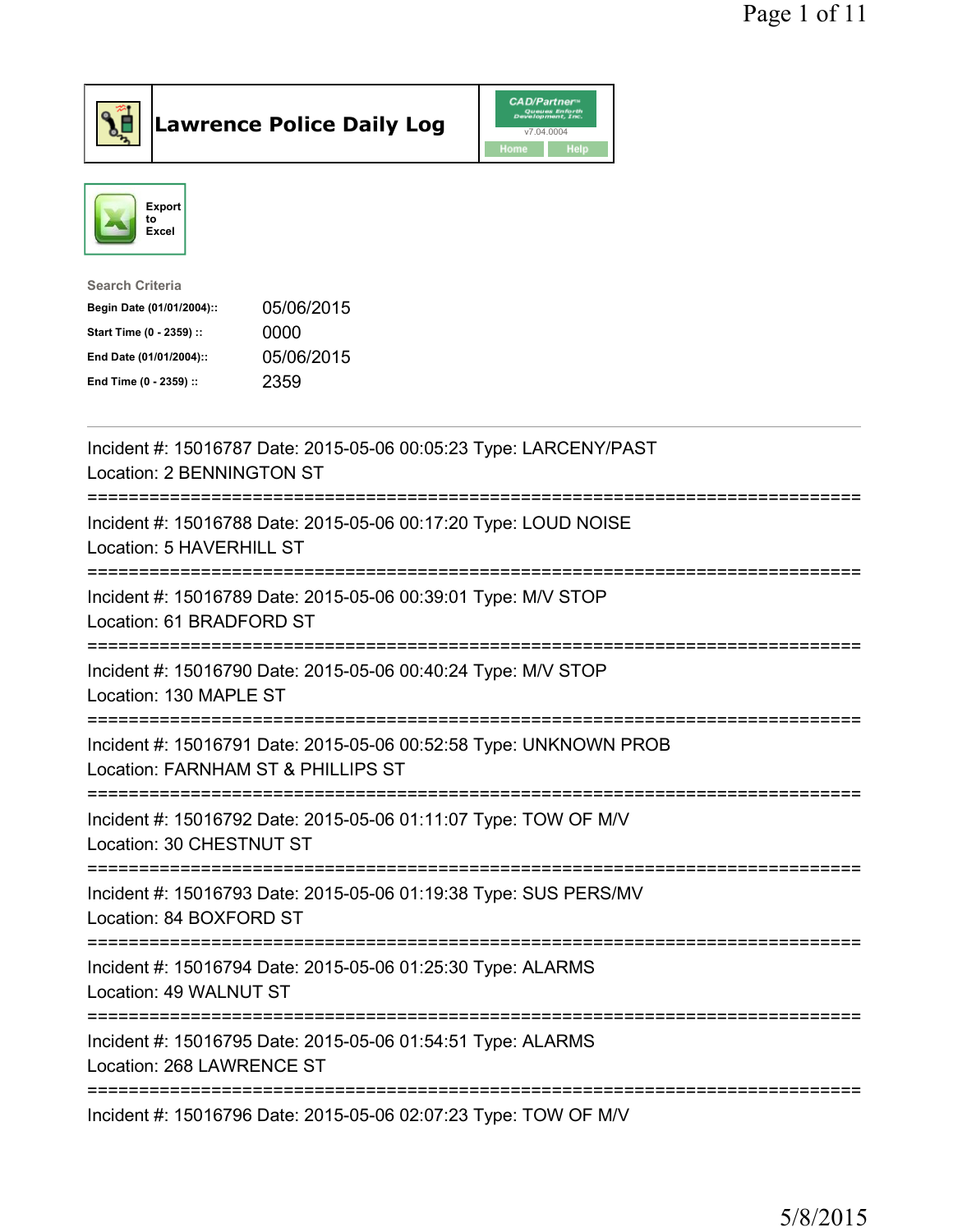Location: 312 WATER ST =========================================================================== Incident #: 15016797 Date: 2015-05-06 02:18:53 Type: ALARM/BURG Location: 150 ARLINGTON ST =========================================================================== Incident #: 15016798 Date: 2015-05-06 02:35:28 Type: STOL/MV/PAS Location: 10 ALLYN TER =========================================================================== Incident #: 15016799 Date: 2015-05-06 02:54:33 Type: TOW OF M/V Location: 12 E HAVERHILL ST =========================================================================== Incident #: 15016800 Date: 2015-05-06 03:05:42 Type: TOW OF M/V Location: 333 WINTHROP AV =========================================================================== Incident #: 15016801 Date: 2015-05-06 04:15:26 Type: ALARMS Location: 205 S UNION ST =========================================================================== Incident #: 15016802 Date: 2015-05-06 04:21:05 Type: DISTURBANCE Location: 6 CAMELLA TEOLI WY =========================================================================== Incident #: 15016803 Date: 2015-05-06 04:52:36 Type: NOISE ORD Location: 6 CAMELLA TEOLI WY =========================================================================== Incident #: 15016804 Date: 2015-05-06 05:52:56 Type: AUTO ACC/UNK PI Location: RIVERSIDE DR & WACHUSETTS AV =========================================================================== Incident #: 15016805 Date: 2015-05-06 06:30:14 Type: ALARMS Location: 2 COMMONWEALTH DR =========================================================================== Incident #: 15016806 Date: 2015-05-06 06:34:20 Type: M/V STOP Location: MARBLE AV & WATER ST =========================================================================== Incident #: 15016807 Date: 2015-05-06 06:43:18 Type: M/V STOP Location: LOWELL ST & RIVERSIDE DR =========================================================================== Incident #: 15016808 Date: 2015-05-06 06:50:05 Type: M/V STOP Location: ESSEX ST & RIVERSIDE DR =========================================================================== Incident #: 15016809 Date: 2015-05-06 06:58:11 Type: MV/BLOCKING Location: 69 ARLINGTON ST =========================================================================== Incident #: 15016810 Date: 2015-05-06 07:03:04 Type: TOW OF M/V Location: 5 RIDGE RD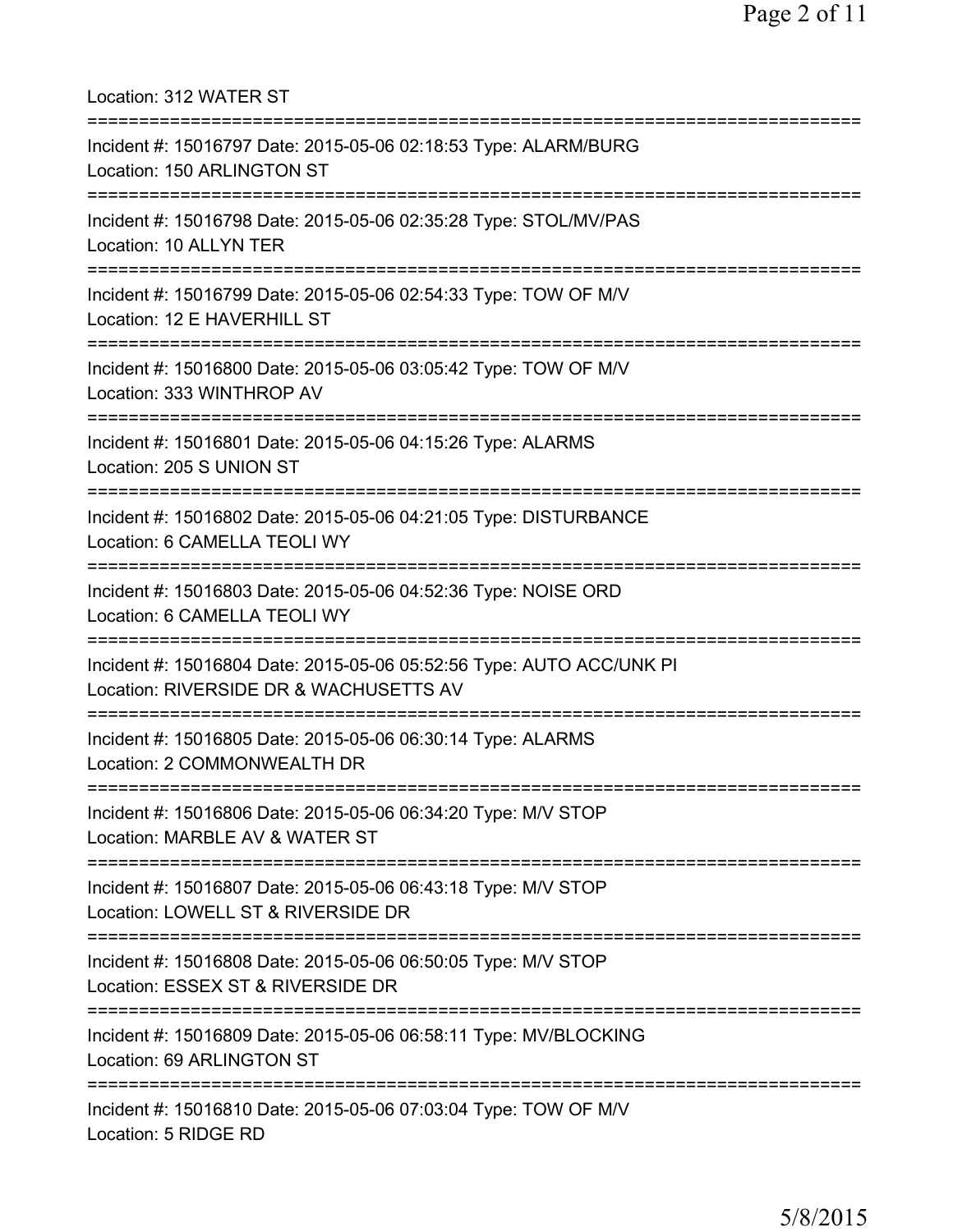| Incident #: 15016811 Date: 2015-05-06 07:23:05 Type: UNWANTEDGUEST<br>Location: 6 DIAMOND ST #27                                       |
|----------------------------------------------------------------------------------------------------------------------------------------|
| Incident #: 15016812 Date: 2015-05-06 08:02:21 Type: MEDIC SUPPORT<br>Location: 37 PARK ST                                             |
| Incident #: 15016813 Date: 2015-05-06 08:05:09 Type: AUTO ACC/NO PI<br>Location: ABBOTT ST & PARKER ST                                 |
| Incident #: 15016814 Date: 2015-05-06 08:11:13 Type: SUS PERS/MV<br>Location: WALK-IN / 303 HAVERHILL ST<br>========================== |
| Incident #: 15016815 Date: 2015-05-06 08:16:14 Type: M/V STOP<br>Location: HAVERHILL ST & LAWRENCE ST                                  |
| ======================<br>Incident #: 15016816 Date: 2015-05-06 08:20:52 Type: B&E/PROG<br>Location: 434 HAMPSHIRE ST                  |
| Incident #: 15016817 Date: 2015-05-06 08:43:11 Type: MAN DOWN<br>Location: 279 BROADWAY                                                |
| Incident #: 15016818 Date: 2015-05-06 09:12:00 Type: TOW OF M/V<br>Location: 47 ABBOTT ST                                              |
| Incident #: 15016821 Date: 2015-05-06 09:24:20 Type: STOL/MV/PAS<br>Location: 58 HILLSIDE AV                                           |
| Incident #: 15016819 Date: 2015-05-06 09:25:17 Type: INVESTIGATION<br>Location: 323 SALEM ST                                           |
| Incident #: 15016820 Date: 2015-05-06 09:25:47 Type: M/V STOP<br>Location: ESSEX ST & NEWBURY ST                                       |
| Incident #: 15016822 Date: 2015-05-06 09:27:36 Type: PARK & WALK<br>Location: BROADWAY                                                 |
| Incident #: 15016823 Date: 2015-05-06 09:29:28 Type: SUS PERS/MV<br>Location: 317 S BROADWAY                                           |
| Incident #: 15016824 Date: 2015-05-06 09:51:56 Type: SUS PERS/MV<br>Location: CHESTNUT ST & JACKSON ST                                 |
|                                                                                                                                        |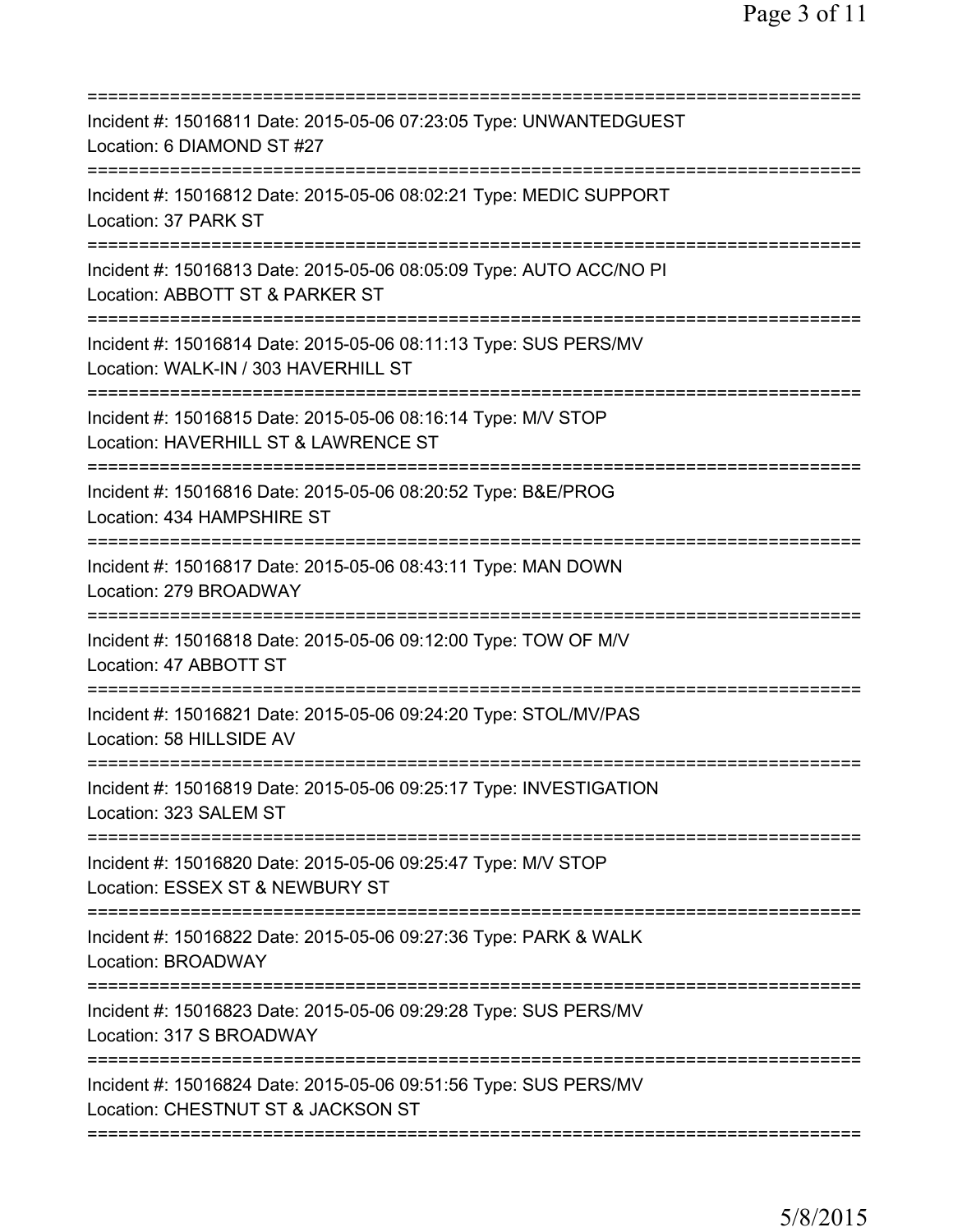Incident #: 15016825 Date: 2015-05-06 10:40:44 Type: UNKNOWN PROB Location: 651 BROADWAY ========================== Incident #: 15016826 Date: 2015-05-06 11:20:09 Type: CONFIS PROP Location: LAWRENCE HIGH SCHOOL / 70 N PARISH RD =========================================================================== Incident #: 15016827 Date: 2015-05-06 11:26:25 Type: M/V STOP Location: BROADWAY & TREMONT ST =========================================================================== Incident #: 15016828 Date: 2015-05-06 11:26:37 Type: DOMESTIC/PROG Location: 112 WATER ST FL 2ND =========================================================================== Incident #: 15016829 Date: 2015-05-06 11:36:20 Type: HIT & RUN M/V Location: BENNINGTON ST & MYRTLE ST =========================================================================== Incident #: 15016830 Date: 2015-05-06 12:04:16 Type: DOMESTIC/PROG Location: 375 LOWELL ST FL 1ST =========================================================================== Incident #: 15016831 Date: 2015-05-06 12:04:38 Type: ALARM/BURG Location: 35 KENDALL ST =========================================================================== Incident #: 15016832 Date: 2015-05-06 12:05:08 Type: INVEST CONT Location: WEATHERBEE SCHOOL / 75 NEWTON ST =========================================================================== Incident #: 15016833 Date: 2015-05-06 12:07:17 Type: M/V STOP Location: CORBETT RD & MT VERNON ST =========================================================================== Incident #: 15016835 Date: 2015-05-06 12:29:30 Type: MISSING PERS Location: 73 WINTHROP AV =========================================================================== Incident #: 15016834 Date: 2015-05-06 12:32:59 Type: ALARM/BURG Location: 25 BROMFIELD ST =========================================================================== Incident #: 15016836 Date: 2015-05-06 12:34:20 Type: M/V STOP Location: CARVER ST & MERRIMACK ST =========================================================================== Incident #: 15016837 Date: 2015-05-06 12:34:36 Type: MISSING PERS Location: 73 WINTHROP AV =========================================================================== Incident #: 15016838 Date: 2015-05-06 12:36:53 Type: ALARM/BURG Location: 24 JEFFERSON ST =========================================================================== Incident #: 15016839 Date: 2015-05-06 12:41:10 Type: MAL DAMAGE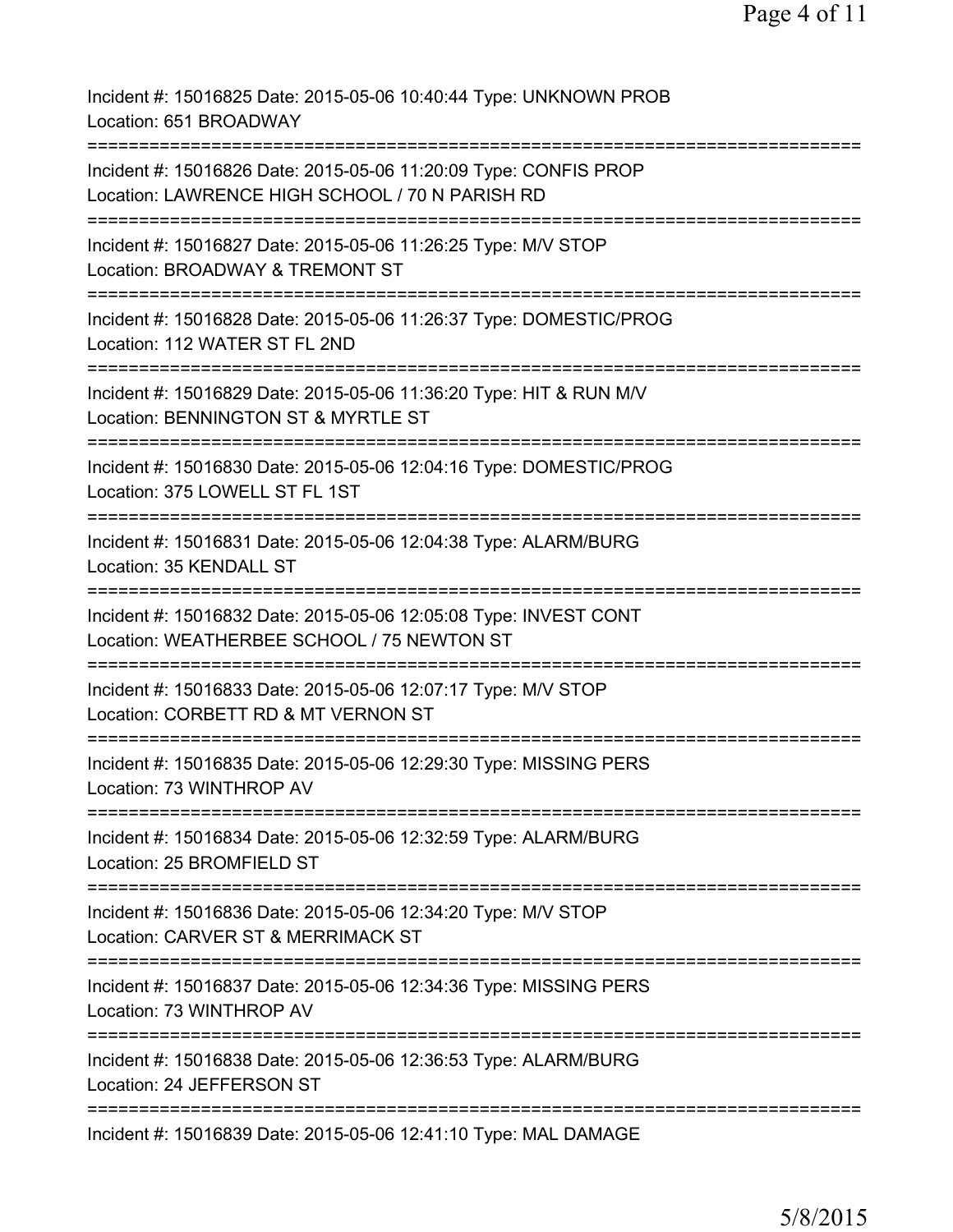Location: GRACE EPISCOPAL CHURCH / 35 JACKSON ST =========================================================================== Incident #: 15016840 Date: 2015-05-06 12:42:44 Type: MV/BLOCKING Location: 3 MELROSE ST =========================================================================== Incident #: 15016841 Date: 2015-05-06 12:45:33 Type: TOW OF M/V Location: 25 BROMFIELD ST =========================================================================== Incident #: 15016842 Date: 2015-05-06 12:53:56 Type: AUTO ACC/NO PI Location: 60 ISLAND ST =========================================================================== Incident #: 15016843 Date: 2015-05-06 12:57:25 Type: MISSING PERS Location: LEXINGTON ST & PARK ST =========================================================================== Incident #: 15016844 Date: 2015-05-06 13:19:15 Type: SELECTIVE ENF Location: AMES ST & ESSEX ST =========================================================================== Incident #: 15016845 Date: 2015-05-06 13:20:33 Type: SUS PERS/MV Location: 134 WEST ST =========================================================================== Incident #: 15016846 Date: 2015-05-06 13:23:07 Type: AUTO ACC/NO PI Location: CARVER ST & SALEM ST =========================================================================== Incident #: 15016847 Date: 2015-05-06 13:25:28 Type: DOMESTIC/PROG Location: 82 KINGSTON ST #1 =========================================================================== Incident #: 15016848 Date: 2015-05-06 13:27:01 Type: SUS PERS/MV Location: ALDER ST & WALNUT ST =========================================================================== Incident #: 15016849 Date: 2015-05-06 13:31:26 Type: SUS PERS/MV Location: PARK ST & WILLOW ST =========================================================================== Incident #: 15016850 Date: 2015-05-06 13:36:42 Type: A&B D/W/ PROG Location: DAISY ST & HOLLY ST =========================================================================== Incident #: 15016851 Date: 2015-05-06 13:56:51 Type: DISTURBANCE Location: ANDOVER ST & BEACON ST =========================================================================== Incident #: 15016852 Date: 2015-05-06 14:44:55 Type: DK (DRUNK) Location: 13 WASHINGTON ST =========================================================================== Incident #: 15016853 Date: 2015-05-06 14:50:46 Type: DOMESTIC/PROG Location: 40 PEARL ST #REAR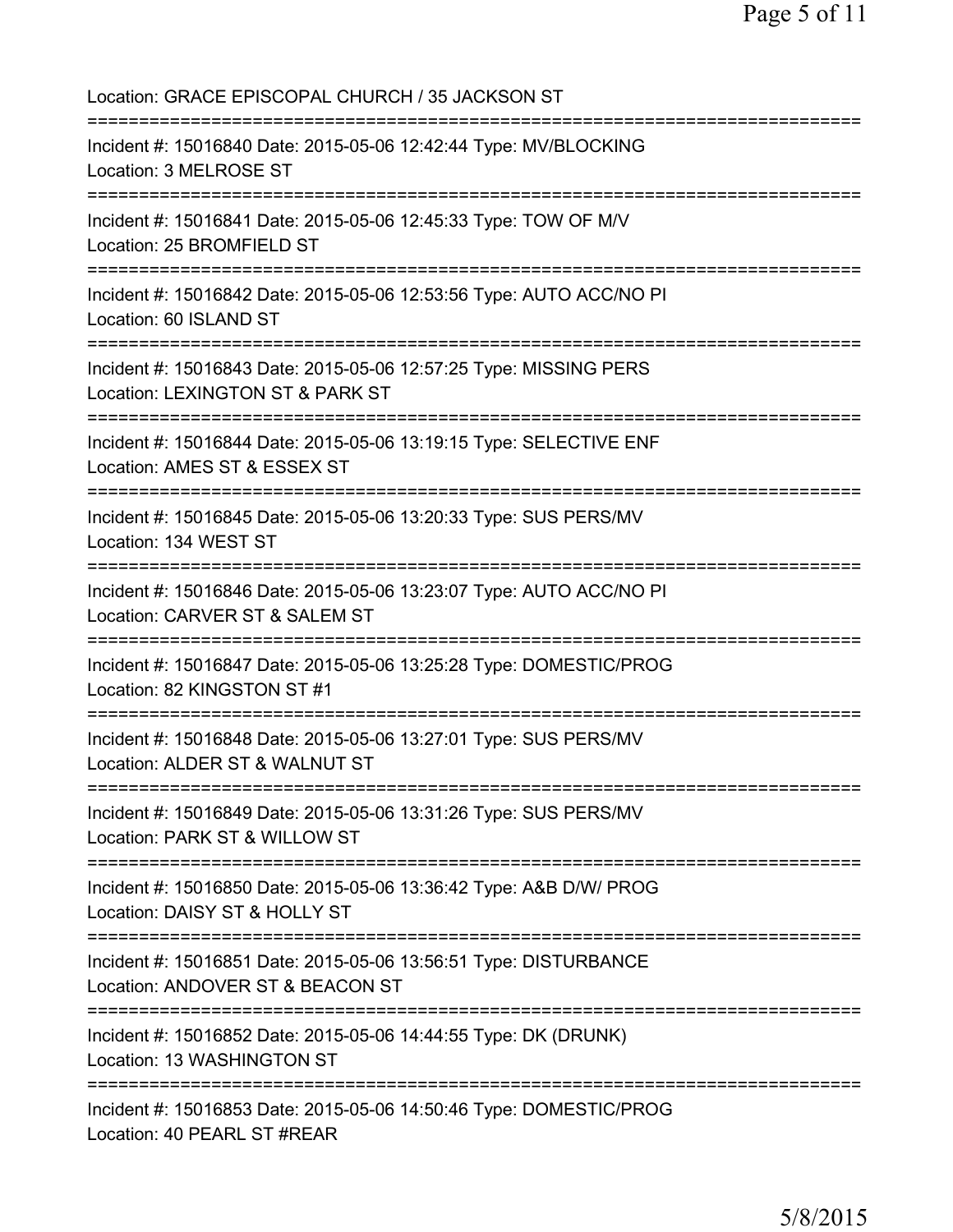| Incident #: 15016855 Date: 2015-05-06 14:53:19 Type: LARCENY/PAST<br>Location: 47 KINGSTON ST                              |
|----------------------------------------------------------------------------------------------------------------------------|
| Incident #: 15016854 Date: 2015-05-06 14:53:37 Type: M/V STOP<br>Location: PARKER ST & SPRINGFIELD ST                      |
| Incident #: 15016856 Date: 2015-05-06 15:03:31 Type: SUS PERS/MV<br>Location: LOWELL ST & TOWER HILL ST                    |
| Incident #: 15016857 Date: 2015-05-06 15:04:22 Type: M/V STOP<br>Location: ANDOVER ST & WINTHROP AV                        |
| ===========================<br>Incident #: 15016858 Date: 2015-05-06 15:12:02 Type: TRESPASSING<br>Location: 16 CORNISH ST |
| Incident #: 15016859 Date: 2015-05-06 15:14:00 Type: MV/BLOCKING<br>Location: OAK ST & SHORT ST                            |
| Incident #: 15016860 Date: 2015-05-06 15:15:14 Type: ALARM/BURG<br>Location: 106 FERRY ST                                  |
| Incident #: 15016861 Date: 2015-05-06 15:15:46 Type: B&E/PAST<br>Location: 3 EASTON ST FL 1                                |
| Incident #: 15016862 Date: 2015-05-06 15:18:45 Type: UNKNOWN PROB<br>Location: PEMPERTON PARK / null                       |
| Incident #: 15016863 Date: 2015-05-06 15:27:24 Type: DISTURBANCE<br>Location: BUTLER ST & WARREN ST                        |
| Incident #: 15016864 Date: 2015-05-06 15:36:08 Type: SUS PERS/MV<br>Location: LOWELL ST & MARGIN ST                        |
| Incident #: 15016865 Date: 2015-05-06 15:47:47 Type: ANIMAL COMPL<br>Location: LAWRENCE ST & OAK ST                        |
| Incident #: 15016866 Date: 2015-05-06 15:55:32 Type: FRAUD<br>Location: 500A MERRIMAC ST.                                  |
| Incident #: 15016867 Date: 2015-05-06 16:05:57 Type: GENERAL SERV<br>Location: 65 SHAWSHEEN RD                             |
|                                                                                                                            |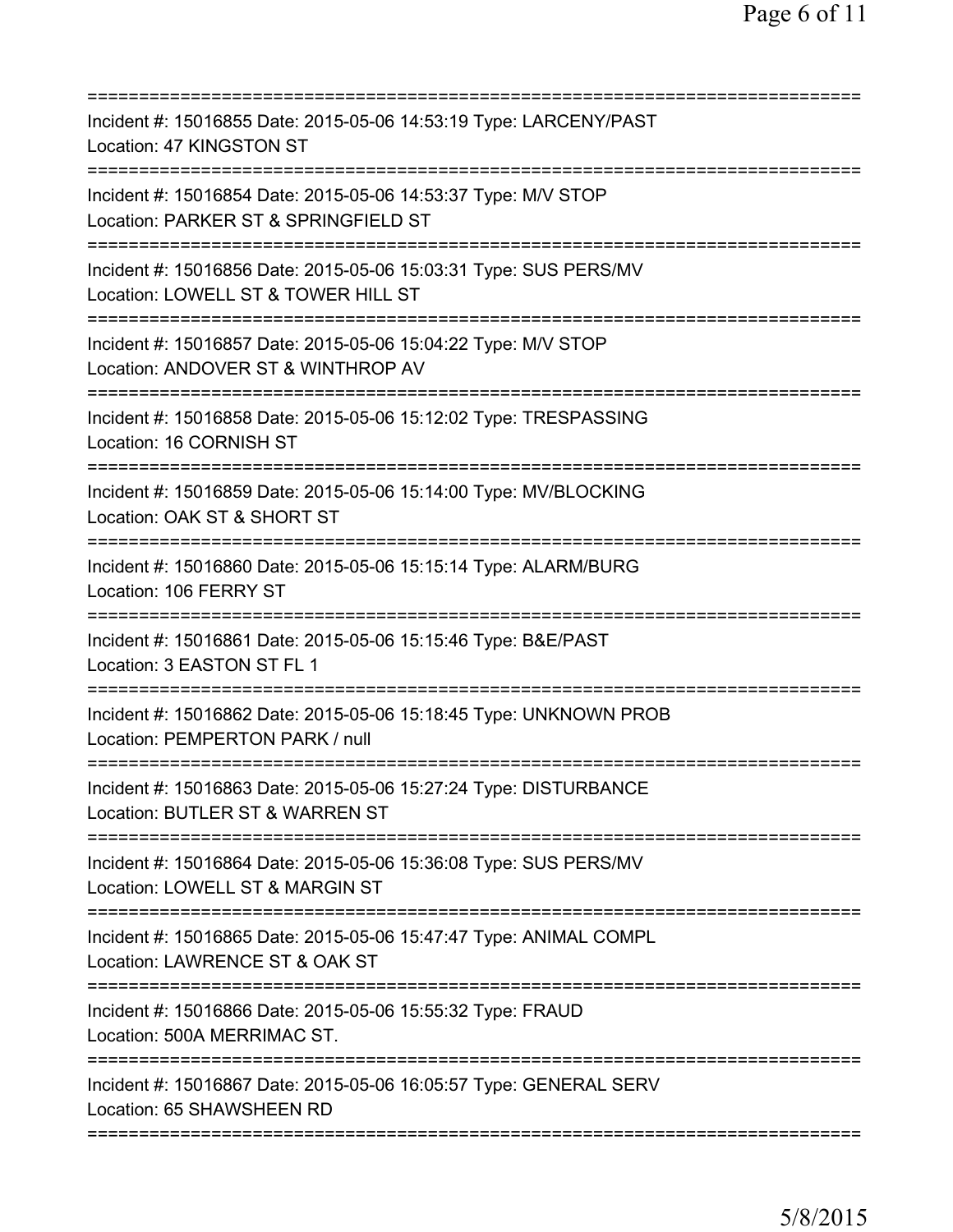| Incident #: 15016868 Date: 2015-05-06 16:06:29 Type: GENERAL SERV<br>Location: 176 ABBOTT ST                                     |
|----------------------------------------------------------------------------------------------------------------------------------|
| Incident #: 15016869 Date: 2015-05-06 16:09:25 Type: AUTO ACC/NO PI<br>Location: S UNION ST & WINTHROP AV                        |
| Incident #: 15016870 Date: 2015-05-06 16:19:17 Type: MEDIC SUPPORT<br>Location: 105 S BOWDOIN ST                                 |
| Incident #: 15016871 Date: 2015-05-06 16:41:28 Type: ANIMAL COMPL<br>Location: 27 FAIRMONT ST #1                                 |
| Incident #: 15016872 Date: 2015-05-06 16:53:26 Type: DRUG VIO<br>Location: 53 BELMONT ST                                         |
| Incident #: 15016873 Date: 2015-05-06 17:06:57 Type: CK WELL BEING<br>Location: VIN FEN / 42 MARBLE AV                           |
| Incident #: 15016874 Date: 2015-05-06 17:34:17 Type: M/V STOP<br>Location: 61 BRADFORD ST                                        |
| Incident #: 15016875 Date: 2015-05-06 17:39:22 Type: M/V STOP<br>Location: ELM ST & HAMPSHIRE ST                                 |
| Incident #: 15016876 Date: 2015-05-06 17:44:51 Type: M/V STOP<br>Location: 298 LAWRENCE ST                                       |
| Incident #: 15016877 Date: 2015-05-06 17:53:45 Type: M/V STOP<br>Location: FALLS BRIDGE / null                                   |
| Incident #: 15016878 Date: 2015-05-06 17:54:38 Type: M/V STOP<br>Location: BRADFORD ST & BROADWAY                                |
| Incident #: 15016880 Date: 2015-05-06 17:59:35 Type: SUS PERS/MV<br>Location: RADIO SHACK / 67 WINTHROP AV                       |
| Incident #: 15016879 Date: 2015-05-06 17:59:50 Type: COURT DOC SERVE<br>Location: 42 JUNIPER ST FL 3                             |
| ============================<br>Incident #: 15016881 Date: 2015-05-06 18:04:09 Type: EXTRA SURVEIL<br>Location: PEMBERTON / null |
| Incident #: 15016883 Date: 2015-05-06 18:09:25 Type: DOMESTIC/PAST                                                               |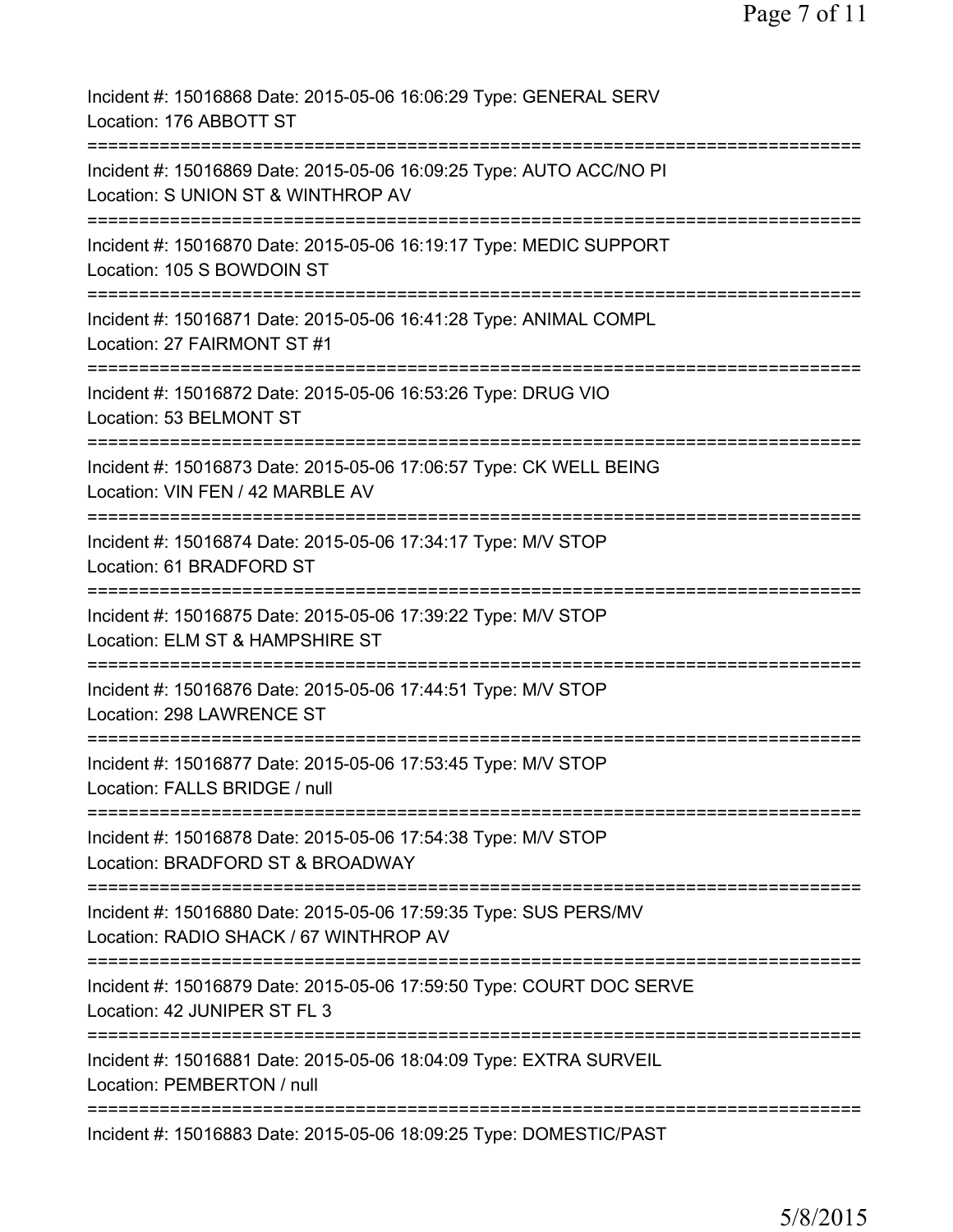Location: 103 SARATOGA ST =========================================================================== Incident #: 15016882 Date: 2015-05-06 18:09:46 Type: M/V STOP Location: ALDEN CT & WEST ST =========================================================================== Incident #: 15016884 Date: 2015-05-06 18:19:57 Type: DOMESTIC/PROG Location: 79 BAILEY ST =========================================================================== Incident #: 15016885 Date: 2015-05-06 18:22:09 Type: THREATS Location: 42 E LAUREL ST =========================================================================== Incident #: 15016886 Date: 2015-05-06 18:24:34 Type: MV/BLOCKING Location: COMMON ST & LAWRENCE ST =========================================================================== Incident #: 15016887 Date: 2015-05-06 18:30:29 Type: WOMAN DOWN Location: 58 NEWBURY ST =========================================================================== Incident #: 15016888 Date: 2015-05-06 18:46:49 Type: M/V STOP Location: HAVERHILL ST & NEWBURY ST =========================================================================== Incident #: 15016889 Date: 2015-05-06 19:00:06 Type: AUTO ACC/NO PI Location: ANDOVER ST & PARKER ST =========================================================================== Incident #: 15016890 Date: 2015-05-06 19:14:18 Type: M/V STOP Location: APPLETON ST & ESSEX ST =========================================================================== Incident #: 15016891 Date: 2015-05-06 19:15:06 Type: M/V STOP Location: APPLETON ST & ESSEX ST =========================================================================== Incident #: 15016892 Date: 2015-05-06 19:17:39 Type: NOISE ORD Location: 10 SAUNDERS ST =========================================================================== Incident #: 15016893 Date: 2015-05-06 19:33:49 Type: NOISE ORD Location: UNIVERSITY CAP AND GOWN INC / 486 ANDOVER ST =========================================================================== Incident #: 15016894 Date: 2015-05-06 19:37:08 Type: NOISE ORD Location: 5 HAVERHILL ST =========================================================================== Incident #: 15016895 Date: 2015-05-06 19:44:36 Type: UNWANTEDGUEST Location: WHITTEMORE PERLITE CO INC / 30 GLENN ST =========================================================================== Incident #: 15016897 Date: 2015-05-06 19:45:59 Type: NOISE ORD Location: WATER ST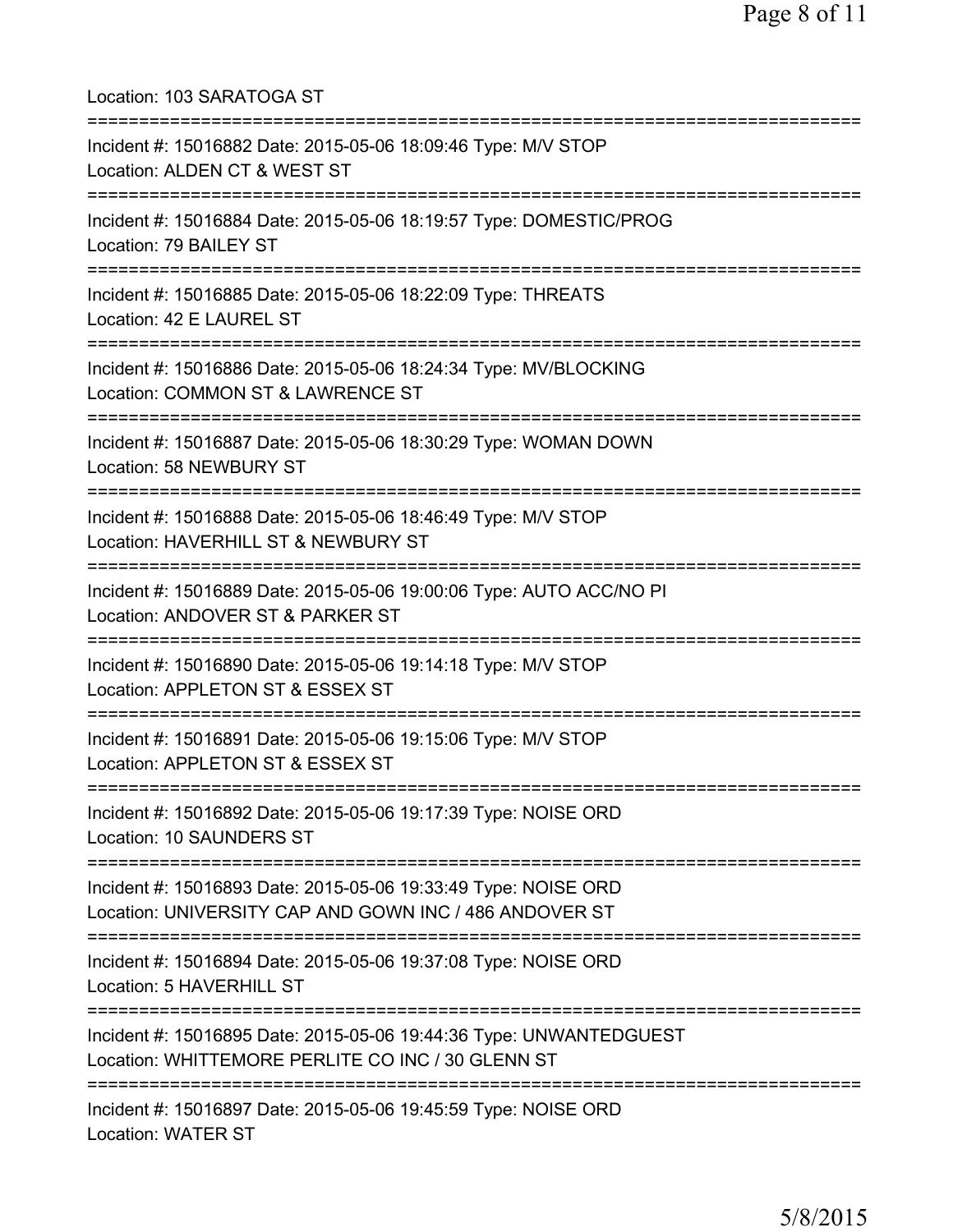| Incident #: 15016896 Date: 2015-05-06 19:50:21 Type: NOISE ORD<br>Location: 87 AVON ST                                               |
|--------------------------------------------------------------------------------------------------------------------------------------|
| Incident #: 15016898 Date: 2015-05-06 20:00:36 Type: M/V STOP<br>Location: 205 BROADWAY                                              |
| Incident #: 15016899 Date: 2015-05-06 20:03:50 Type: DISTURBANCE<br>Location: MCDONALDS / 50 BROADWAY                                |
| Incident #: 15016900 Date: 2015-05-06 20:11:58 Type: AUTO ACC/PI<br>Location: AMES ST & ESSEX ST                                     |
| Incident #: 15016901 Date: 2015-05-06 20:22:11 Type: M/V STOP<br>Location: AMESBURY ST & COMMON ST                                   |
| ======================<br>Incident #: 15016902 Date: 2015-05-06 20:27:54 Type: MISSING PERS<br>Location: 26 WILMOT ST                |
| Incident #: 15016903 Date: 2015-05-06 20:50:11 Type: M/V STOP<br>Location: AMESBURY ST & METHUEN ST                                  |
| Incident #: 15016904 Date: 2015-05-06 20:53:58 Type: M/V STOP<br>Location: MARSTON ST & STORROW ST<br>============================== |
| Incident #: 15016905 Date: 2015-05-06 20:56:09 Type: NEIGHBOR PROB<br>Location: 75 SHAWSHEEN RD FL 1                                 |
| Incident #: 15016906 Date: 2015-05-06 21:00:56 Type: MAN DOWN<br>Location: 609 COMMON ST                                             |
| .===================================<br>Incident #: 15016907 Date: 2015-05-06 21:02:33 Type: DISORDERLY<br>Location: 52 SARATOGA ST  |
| Incident #: 15016908 Date: 2015-05-06 21:11:27 Type: E911 HANGUP<br>Location: 204 BAILEY ST                                          |
| Incident #: 15016909 Date: 2015-05-06 21:16:07 Type: FIRE WORKS<br>Location: 140-142 SANBORN ST FL 2                                 |
| Incident #: 15016910 Date: 2015-05-06 21:22:05 Type: M/V STOP<br>Location: CANAL ST & MARSTON ST                                     |
|                                                                                                                                      |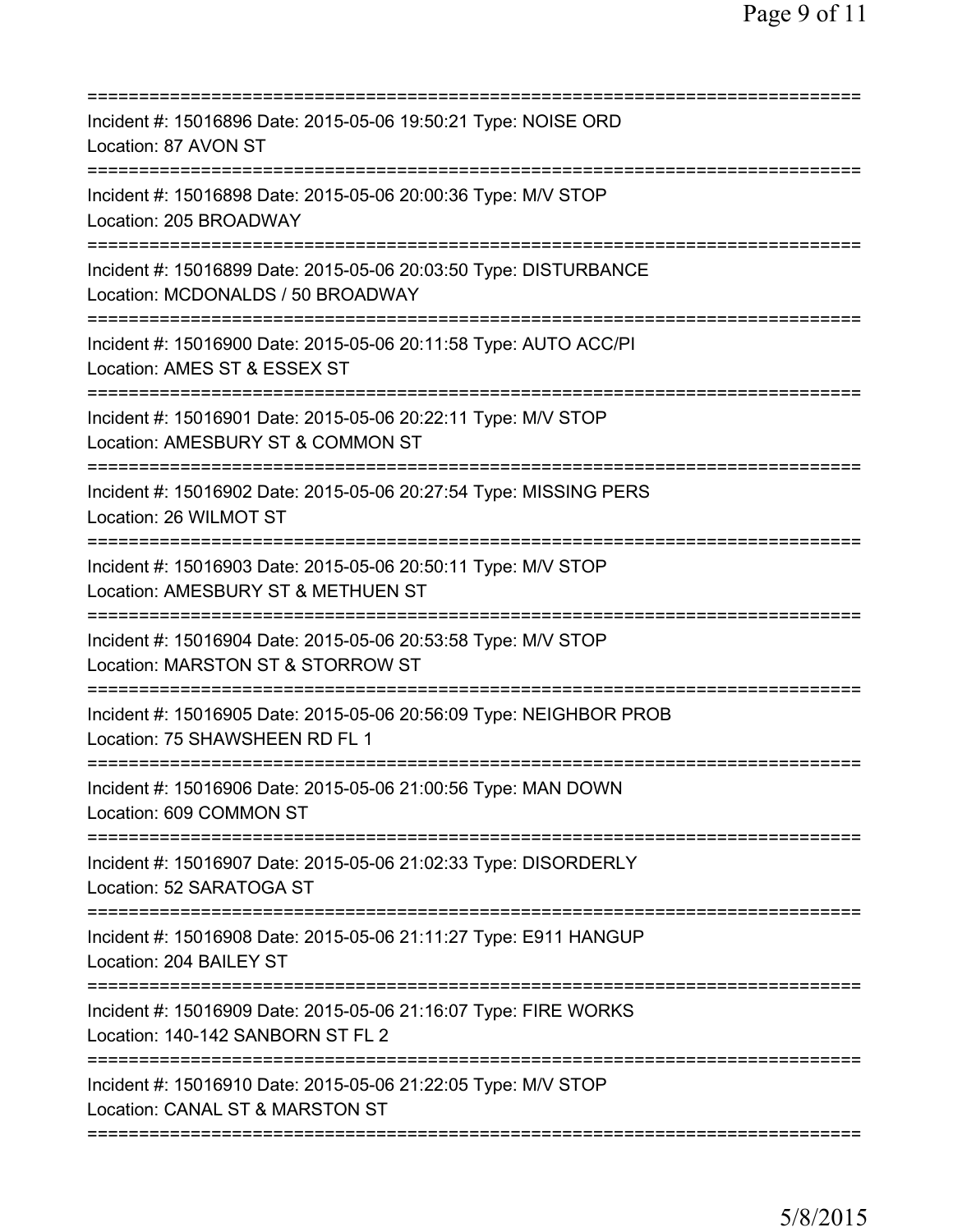| Incident #: 15016911 Date: 2015-05-06 21:27:06 Type: NOISE ORD<br>Location: D'WENDY'S RESTARAUNT / 459 BROADWAY                |
|--------------------------------------------------------------------------------------------------------------------------------|
| Incident #: 15016912 Date: 2015-05-06 21:28:28 Type: M/V STOP<br>Location: METHUEN ST & UNION ST                               |
| Incident #: 15016913 Date: 2015-05-06 21:28:56 Type: UNKNOWN PROB<br>Location: 160 MARGIN ST<br>------------------------------ |
| Incident #: 15016914 Date: 2015-05-06 21:34:50 Type: M/V STOP<br>Location: HAFFNER'S GAS STATION / 69 PARKER ST                |
| Incident #: 15016915 Date: 2015-05-06 21:49:20 Type: DISTURBANCE<br>Location: 21 E HAVERHILL ST FL 2                           |
| Incident #: 15016916 Date: 2015-05-06 21:53:14 Type: MISSING PERS<br>Location: 52 HOWARD ST FL 2                               |
| Incident #: 15016917 Date: 2015-05-06 21:56:16 Type: M/V STOP<br>Location: 600 ESSEX ST<br>=========================           |
| Incident #: 15016918 Date: 2015-05-06 22:13:15 Type: M/V STOP<br>Location: BROADWAY & TREMONT ST                               |
| Incident #: 15016919 Date: 2015-05-06 22:14:32 Type: M/V STOP<br>Location: CANAL ST & FRANKLIN ST                              |
| Incident #: 15016920 Date: 2015-05-06 22:14:44 Type: SUS PERS/MV<br>Location: 14 BARNARD RD                                    |
| Incident #: 15016921 Date: 2015-05-06 22:17:38 Type: CK WELL BEING<br>Location: 79 BAILEY ST #2                                |
| Incident #: 15016922 Date: 2015-05-06 22:32:35 Type: E911 HANGUP<br>Location: 651 ESSEX ST #7-29                               |
| --------<br>Incident #: 15016923 Date: 2015-05-06 22:33:27 Type: M/V STOP<br>Location: PARK ST & SPRUCE ST                     |
| ===========<br>Incident #: 15016924 Date: 2015-05-06 22:34:45 Type: SUS PERS/MV<br>Location: BROADWAY & WATER ST               |
| Incident #: 15016925 Date: 2015-05-06 22:37:14 Type: M/V STOP                                                                  |